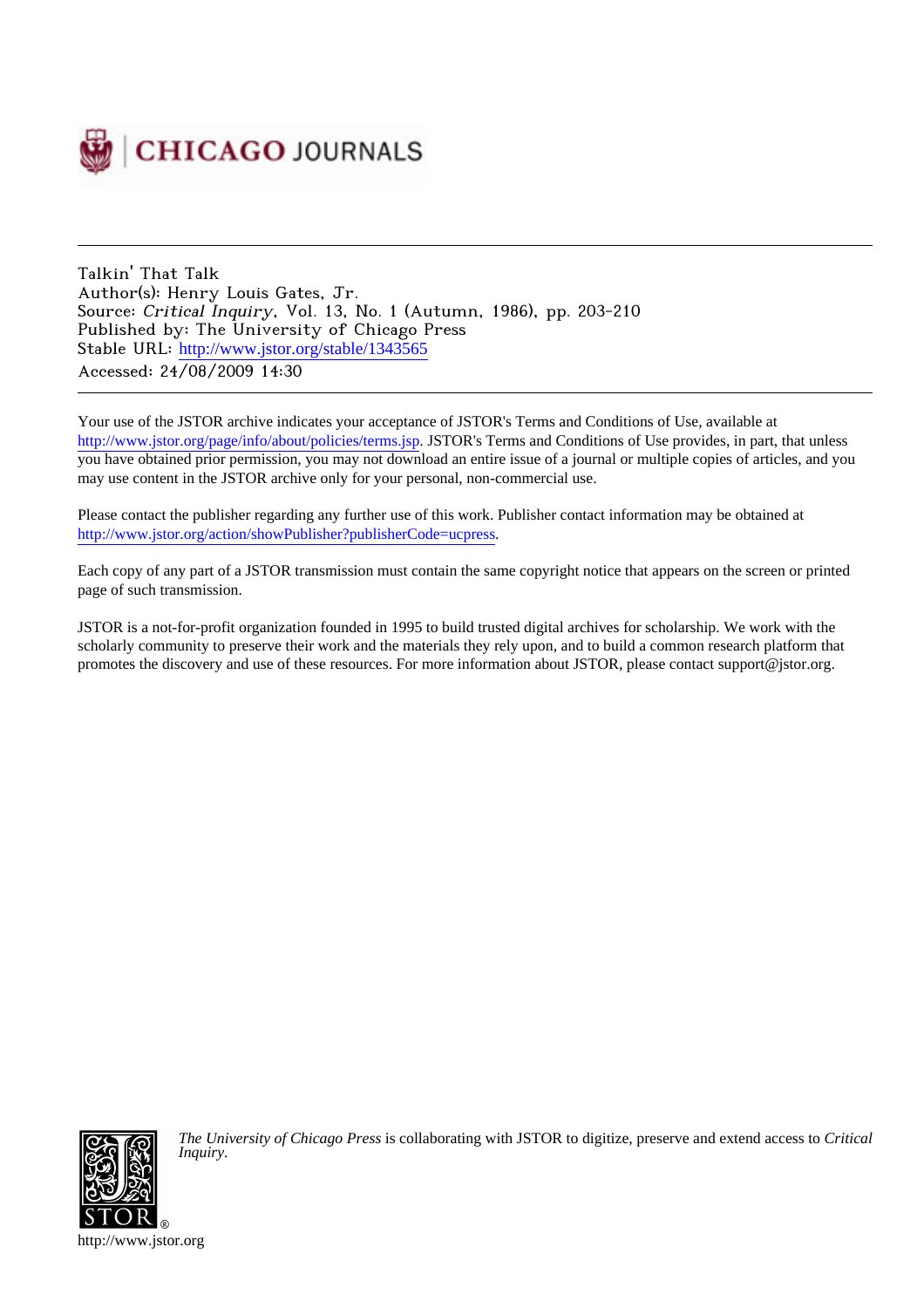## **Critical Response**

## **VII**

## **Talkin' That Talk**

## **Henry Louis Gates, Jr.**

**The editors of Critical Inquiry and I decided to bracket the word "race" in our title after much discussion and debate, and only after an extended correspondence with Tzvetan Todorov. We decided to do so to underscore the fact that "race" is a metaphor for something else and not an essence or a thing in itself, apart from its creation by an act of language.** 

**Why is this gesture necessary? Why is it not merely cute to remind one's readers that even adjectives such as red, yellow, brown, and black are also metaphors when applied to the so-called color of people? Harold Fromm's response to these gestures, as amusing as it intended itself to be, only reveals the necessity of undermining the habit, in the West, of**  accounting for the Other's "essence" in absolute terms, in terms that  $fix$ **culturally defined differences into transcendent, "natural" categories or essences. The essays collected in "Race," Writing, and Difference show that "race" is not a thing. For, if we believe that races exist as things, as categories of being already "there," we cannot escape the danger of generalizing about observed differences between human beings as if these differences were consistent and determined, a priori. The history of Western discourse on "race" is replete with deductions and presumptions ascertained by "reason" rather than by observation and empiricism; "racial reasoning," one might say, is reasoning from causes to effects without reference to experience, in terms of a fixed essence. When authors of African descent began to publish imaginative literature in English in the eighteenth century, for example, they confronted a collective and racist text of themselves which Europeans had invented. This helps us to un-**

**Critical Inquiry 13 (Autumn 1986)** 

**<sup>? 1986</sup> by The University of Chicago. 0093-1896/86/1301-0013\$01.00. All rights reserved.**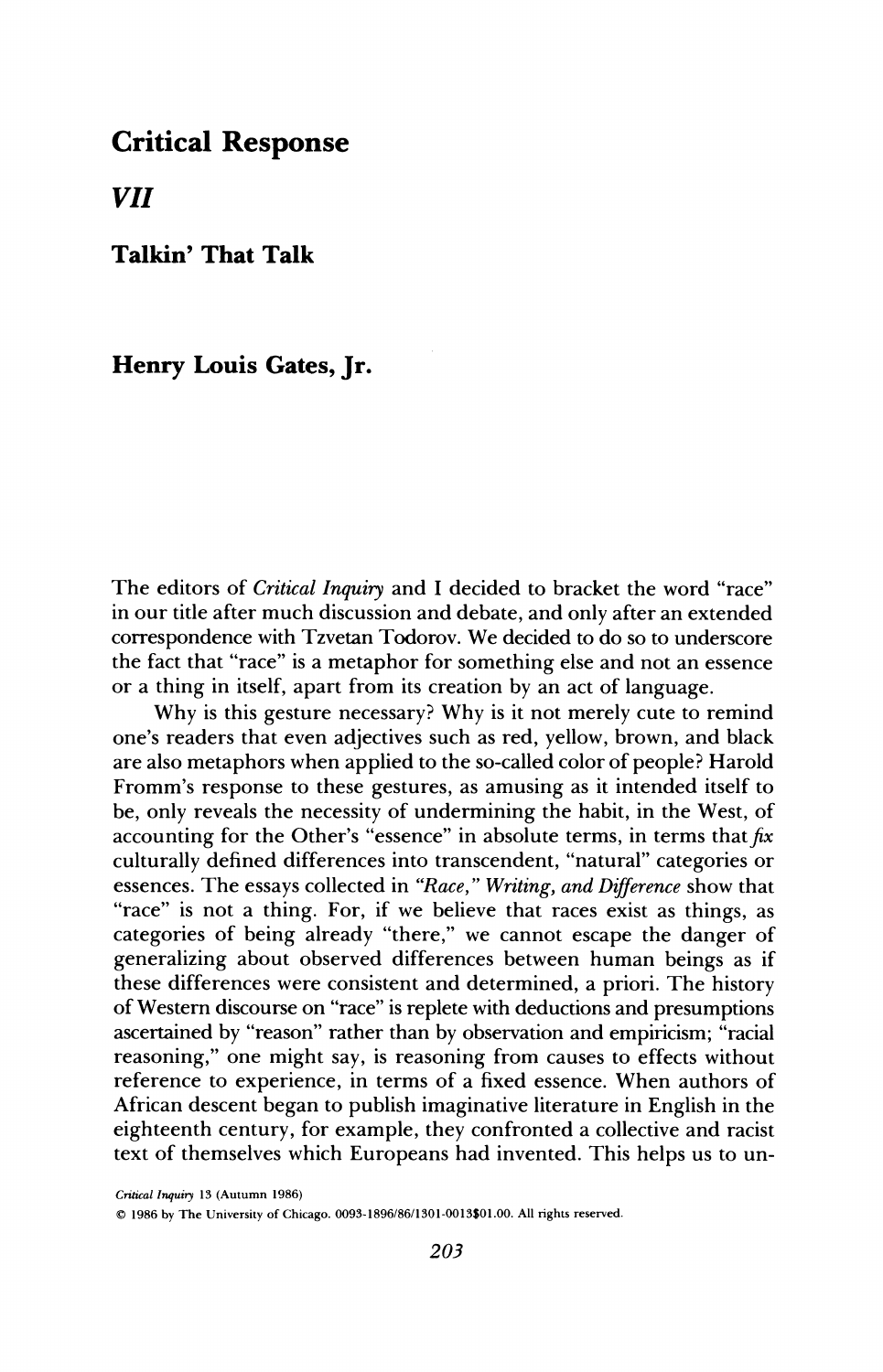**derstand why so very much Anglo-African writing-whether Phillis Wheatley's elegies, or Olaudah Equiano's autobiography, or Ignatius Sancho's epistles-directly addressed European fictions of the African in an attempt to voice or speak the African into existence in Western letters. When the African walked into the court of Western letters, she or he was judged in advance by a fixed racist subtext, or pretext, which the African was forced to confront, confirm, or reject. Given that these fictions of racial essence were sanctioned by "science," the Africans had little hope indeed of speaking themselves free of European fantasies of their "Otherness."** 

**Our decision to bracket "race" was designed to call attention to the fact that "races," put simply, do not exist, and that to claim that they do, for whatever misguided reason, is to stand on dangerous ground. Fromm understands this all too well, it seems, judging from the satirical tone of his response. Were there not countries in which the belief in racial essences dictates social and political policy, perhaps I would have found Fromm's essay amusing and our gesture merely one more token of the academic's tendency to create distinctions which common sense alone renders unnecessary. The joke, rather, is on Fromm: one's task is most certainly not to remain "permanently quiet"; rather, our task is to utilize language more precisely, to rid ourselves of the dangers of careless usages of problematic terms which are drawn upon to delimit and predetermine the lives and choices of human beings who are not "white." Fromm's response only reinforces Todorov's worry about not bracketing "race" every time it occurs in our texts, because "race" (as each essay subtly shows) simply does not exist.** 

**Todorov argues that "racism" is "a type of behavior which consists in the display of contempt or aggressiveness toward other people on account of physical differences (other than those of sex) between them and oneself" (p. 171). The problem with this definition is that it depends upon the "display" of "contempt" or "aggressiveness" for its effect. Afro-American history is full of examples of "racist" benevolence, paternalism, and sexual attraction which are not always, or only, dependent upon contempt or aggression. Todorov implies that the only racists are those who act with malice for reasons attributable to purportedly essential biological differences. I would say that "racism" exists when one generalizes about the attributes of an individual (and treats him or her accordingly). Such generalizations are based upon a predetermined set of causes or effects thought to be shared by all members of a physically defined group** 

**Henry Louis Gates, Jr. is professor of English, comparative literature, and African studies at Cornell University. He has edited several books and has written Figures in Black and The Signifying Monkey.**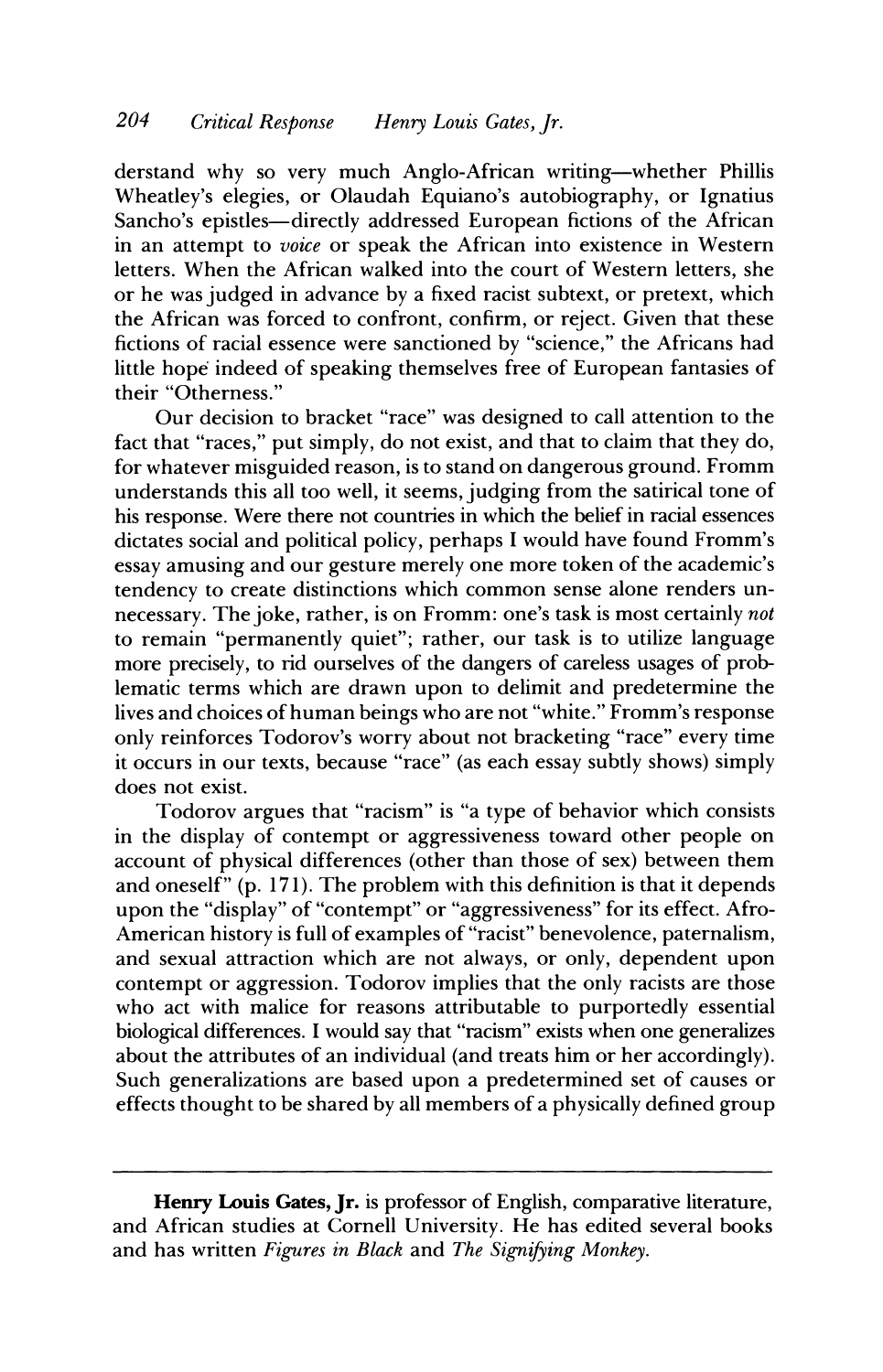**who are also assumed to share certain "metaphysical" characteristics: "Skip, sing me one of those old Negro spirituals that you people love so dear," or "You people sure can dance," or even "Black people play basketball so remarkably well because of their peculiar muscular system coupled with a well-defined sense of rhythm." These are racist statements, certainly, which can have rather little to do with aggression or contempt in intent, even if the effect is contemptible (but often "well-intentioned"). It is the penchant to generalize based upon essences perceived as biological which defines "racism." Todorov's behavioral definition also ignores a host of instances in which behavior is only a second-order reflection of attitude. His definition is curiously limited, and limiting, because it depends upon physical characteristics rather than upon the purported nature of a transcendent "metaphysical" character. The racist's error is one of thought, not merely, or only, of behavior.** 

**Todorov's objection to our failure to bracket "race" every time it appears in the issue is somewhat surprising. The editors of Critical Inquiry and I argued at length about doing so. We decided, however, that our point would be made most efficiently and effectively in the issue's title and in my introduction. Thereafter, each time the words "race" or "racial" appeared, we expected our readers to bracket the terms themselves. Since each essay, in its own way, demonstrates that"race" is not a thing, perhaps each essayist chose not to bracket the term so as to achieve this effect more subtly.** 

**Whereas Fromm would upbraid me for placing quotation marks around "race," then; Todorov wonders aloud if I have forgotten my own admonitions about the dangers of misusing this term and reintroduced it into my essay without thinking about it! I find it amusing to respond to both criticisms at once, even if I can take neither too seriously. Todorov, however, raises a more substantial matter which I should like to address squarely.** 

**Todorov questions my belief that "we must turn to the black tradition itself to develop theories of criticism indigenous to our literatures." He accuses me of presupposing, thereby, that "the content of a thought depends on the color of the thinker's skin" (p. 177). If so, he continues, then I am at fault for saying implicitly that "only birds of a feather can think together," and thereby I "practice the very racialism one was supposed to be combatting." This, he concludes, "can only be described as cultural apartheid: in order to analyze black literature, one must use concepts formulated by black authors" (p. 177). Todorov's reasoning here seems to me specious. It is intended, it seems, to show that I am unwittingly guilty of the very "racialism" that I condemn: "if 'racial differences' do not exist," he asks, then "how can they possibly influence literary texts?" (p. 172). Todorov is being disingenuous here, and is guilty of shallow thinking about a serious problem for all theorists of so-called "noncanonical" literatures. Todorov attempts nothing less than a neocolonial recuperation**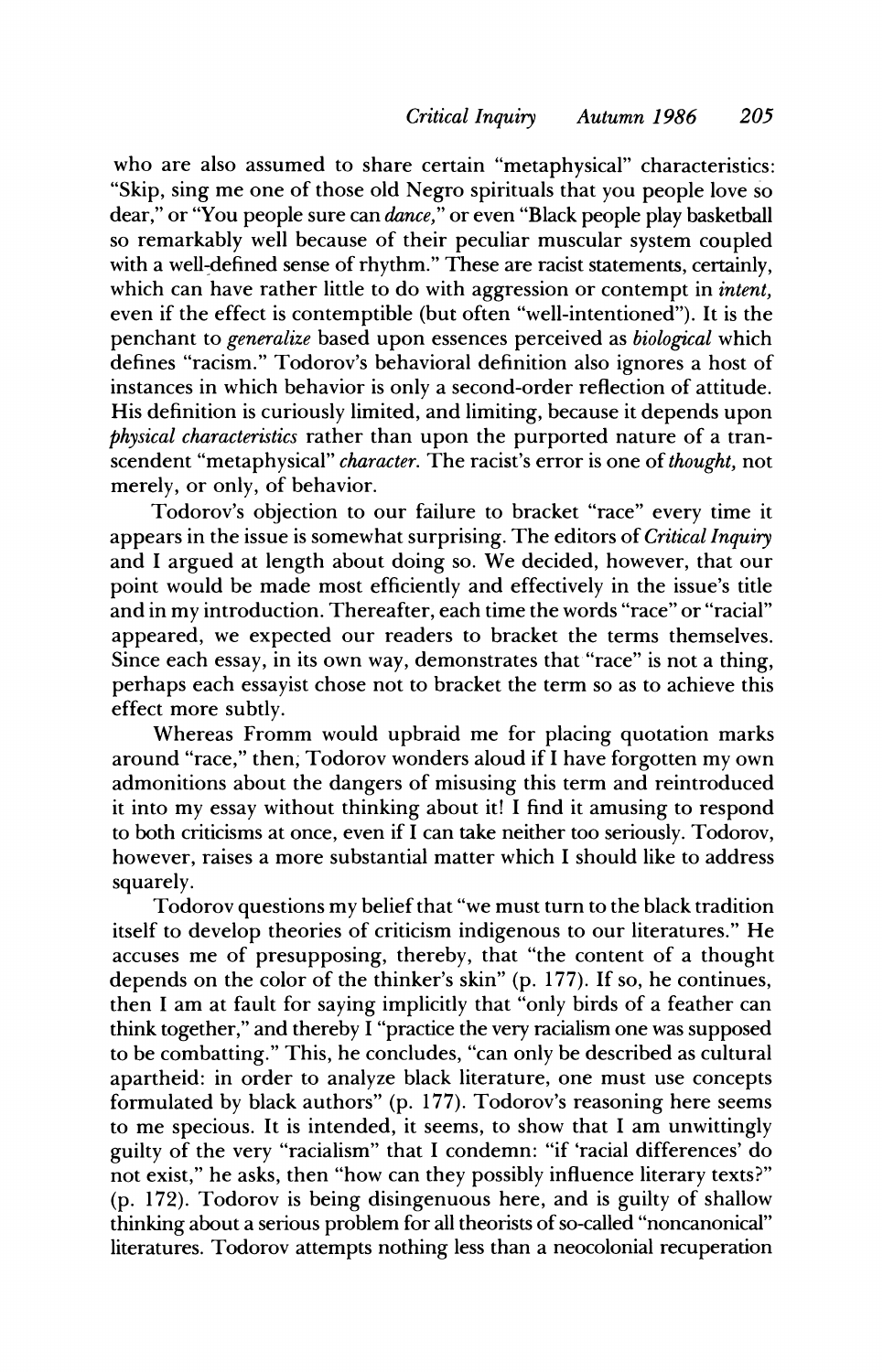**of the sense of difference upon which a truly new criticism of world literature must be granted.** 

**The term that I use to qualify my assertion is attitudes: "how attitudes toward [pointed or purported] racial differences generate and structure texts by us and about us" ("Writing 'Race' and the Difference It Makes," p. 15). There is no question that representations of black character-types in European and American literature have a history-and a life-of their own, generating repetitions, revisions, and refutations. Within African and Afro-American literature, there can be no question that the texts that comprise these traditions repeat, refute, and revise key, canonical tropes and topoi peculiar to those literary traditions.** 

**The term that is unstated in my sentence is "textual": we must turn to the black textual tradition itself to develop theories of criticism indigenous to our literatures. I believed that when I wrote that sentence; I believe it even more firmly now, especially since confronted with this remark of Todorov's: "In order to analyze football players, should we use only 'indigenous' concepts and theories?" (p. 177).** 

**It is naive to think that the theorists of Afro-American or African literature can utilize theories of criticism generated by critics of European or American literature without regard for the textual specificity of those theories. Since Todorov has learned something from Anthony Appiah's essay, I can do no better than to cite Appiah once again, on what he rather cleverly has called "the Naipaul fallacy," a passage which Todorov for some reason conveniently ignores: "nor should we endorse a more sinister line ... : the post-colonial legacy which requires us to show that African literature is worthy of study precisely (but only) because it is fundamentally the same as European literature" (quoted in Gates, p. 14; my emphasis). Appiah then concludes with devastating impact that we must not ask "the reader to understand Africa by embedding it in European culture" (quoted in Gates, p. 15).** 

**Why would Todorov ignore these crucial segments of Appiah's argument, which I quote with great favor? Precisely because he wishes to debunk my position, hoping to unveil its supposed "racialism," and because he has failed to understand the necessity of a task which Appiah, Houston Baker, Wole Soyinka, and I (among others) believe to be absolutely essential if there is to be created something that is validly "African" in contemporary literary theory. To deny us the right even to make the attempt is either for Todorov to be engaged in bad faith, or to be implicated in one more instance of what Appiah calls the "post-colonial legacy."** 

**I have never written, or thought, that "the content of a thought depends on the color of the thinker's skin" (p. 177). Only a fool-and a racialist-would think that. Since I am well known in the profession for encouraging students and critics of all ethnic and cultural groups to write about black literature, I find Todorov's attempt to be amusing quite**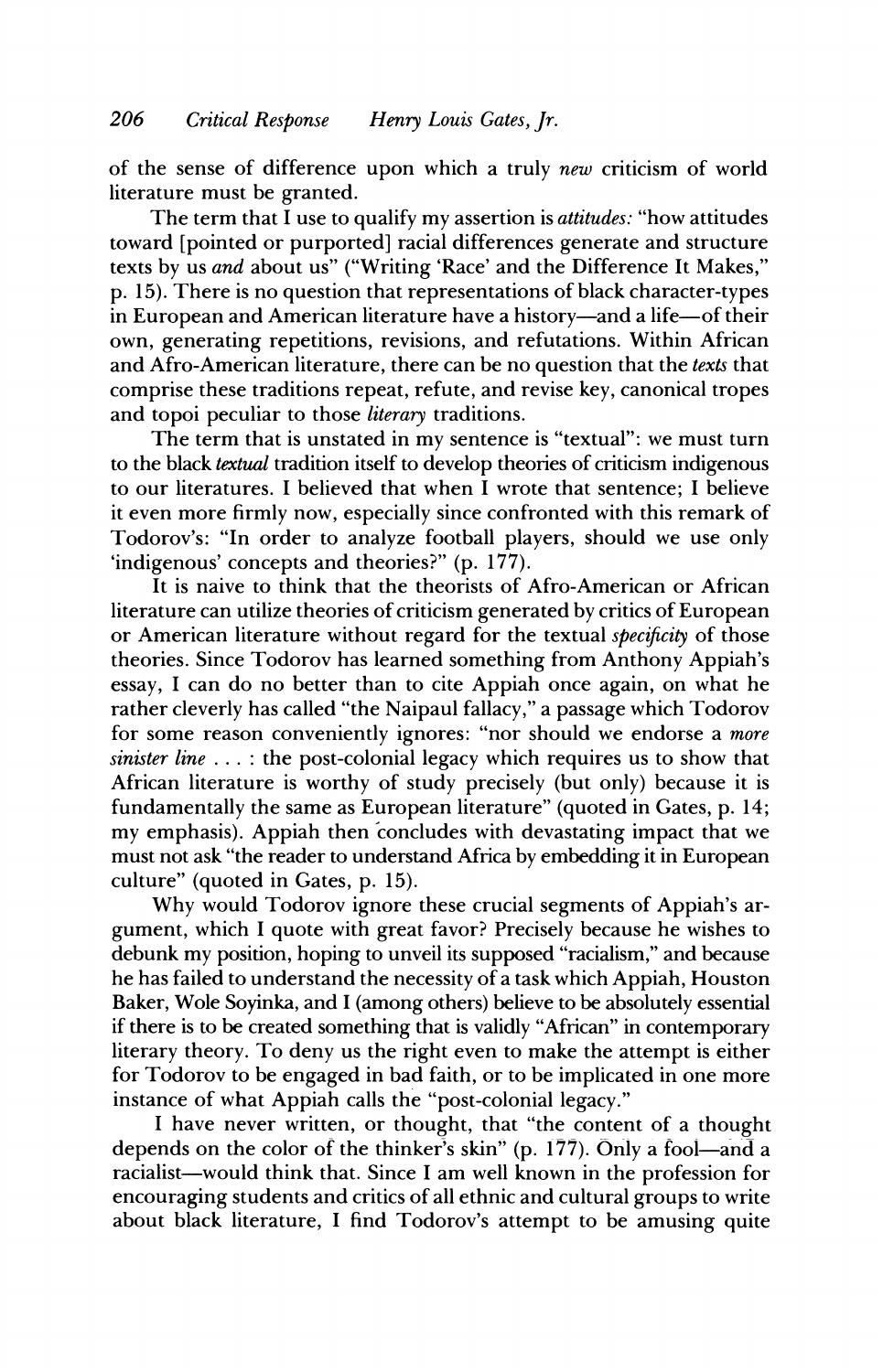**disturbing. Since Todorov has decided what it is I think, perhaps I should state my position bluntly.** 

**Theories of criticism are text-specific: the New Critics tended to explicate the metaphysical poets, the structuralists certain forms of narrative, and deconstructionists found their ideal field of texts among the Romantics. While each school of criticism claims for itself what Todorov calls "a universal aspiration," in practice European and American critics tend to write about European and American writers of one specific sort or another. (Todorov, to his credit, mentions Chester Himes' For Love of Imabelle as an example of the thriller in The Poetics of Prose, but only in passing. Sartre's fantasies of "the being" of "the" African in Black Orpheus are racialist, as is his consideration of Richard Wright's "split" audience in What Is Literature? A passing nod, and racialist musings, however, are at least something; Todorov and Sartre are among the very few [white] critics in this century who have even read the works of the black traditions.) This observation has been made so many times before that it is a commonplace of the history of criticism. Why does Todorov choose to parody this point? So that he can claim that I am a racialist.** 

**My position is clear: to theorize about black literatures, we must do what all theorists do. And that is to read the texts that comprise our literary tradition, formulate (by reasoning from observed facts) useful principles of criticism from within that textual tradition, then draw upon these to read the texts that make up that tradition. All theorists do this,**  and we must as well. Todorov's position-let me call it the neocolonial **position-pretends that "where [analytical concepts] come from" is irrelevant to the literary critic (p. 177). My position is that for a critic of black literature to borrow European or American theories of literature regardless of "where they come from" is for that critic to be trapped in a relation of intellectual indenture or colonialism. (Please note, M. Todorov, that I wrote "critic of black literature," and not "black critic.") One must know one's textual terrain before it can be explored; one must know one's literary tradition before it can be theorized about.** 

What can be at all controversial—or "racialist"—about my position? **I believe that Todorov finds it problematic because it implies that what European or American critics pretend or claim to be their subject-the**  wondrous institution of "literature"-in practice means only the branch **of that vast institution occupied by "white" authors. To discourage us from reading our own texts in ways suggested by those very texts is to encourage new forms of neocolonialism. To attempt such readings is neither to suggest that "black" texts have no "white" antecedents nor that the Western literary and critical traditions have no relevance for critics of "other" literatures. Several aspects of formal literary languageuse seem to be common to all formal literatures: for instance, the structure of a metaphor, style indirect libre, even the skaz of the Russian Formalists,**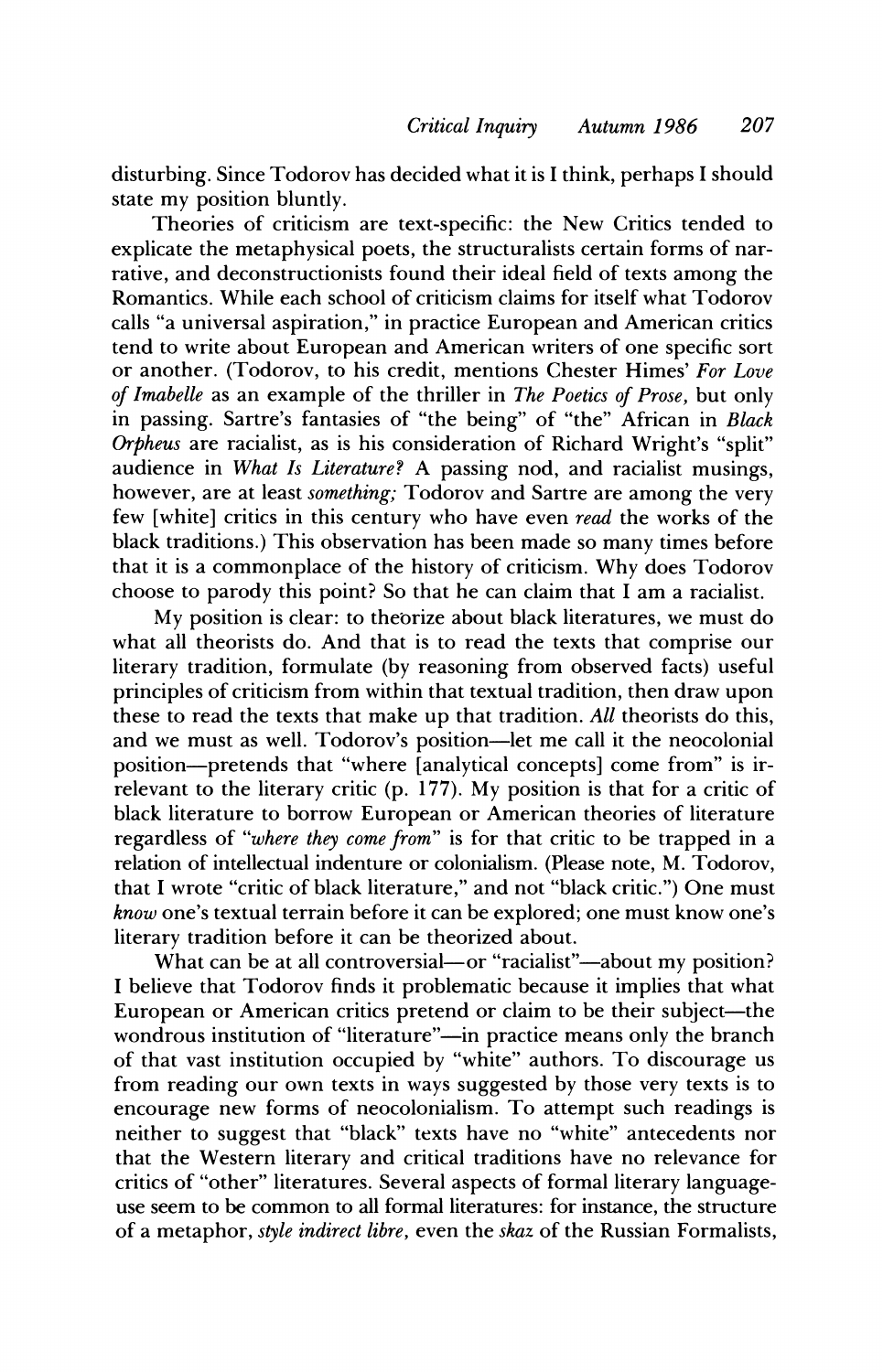**it seems obvious to me, are the same in "noncanonical" literatures. My method does not mean that we have to reinvent the wheel. No, we turn to our literary tradition to define its specificity, to locate what I call its signifying black difference. The critic of black literature who does not do this is the critic destined to recapitulate unwittingly the racist stereotype of Minstrel Man, a Tzvetan Todorov in black face. And who would want to look so foolish?** 

**Todorov upbraids us for not charting the history of the critical schools of thought which attempted to explain literary differences by racial differences, specifically the work of Josef Nadler, Franz Koch, Clemens Lugowski, and Heinz Kindermann. While such an exposition and critique of their work would have been appropriate as an essay, it was thought by the editors to be inappropriate in my introduction, since I was attempting there to sketch the effects of accounting for black literary differences by "racial" differences in the works of white racialist critics. My references to Taine, as I state, are taken from Walter Jackson Bate's introduction to his excerpts from The History of English Literature. (I treat Taine at length in the forthcoming second volume of Black Letters and Western Criticism.) I cited Bate only to suggest to the acute and sensitive reader the origins of his unfortunate and racialist statement (which serves as my first epigraph) about "the progressive trivialization of topics" (such as "The Trickster Figure in Chicano and Black Literature") which scholars now discuss at the annual gatherings of the Modern Language Association. Bate believes that such topics have helped to create what for him is "the crisis in English studies," but these, for many of us, constitute the beginnings of the salvation of English studies, which heretofore have been by white people, about white people, and for white people. I am sorry that the point I sought to make escaped Todorov. I was engaged in a black cultural game, M. Todorov, one known as "signifying." I was signifying upon Bate, as my black readers would know from their familiarity with this coded exchange. As Louis Armstrong said, "If you have to ask ... !"** 

**Finally, Todorov wonders why so many of our authors "see racialism as a consequence of Enlightenment philosophy and humanism. This affirmation seems to me not only inaccurate but dangerous" (p. 173). I cannot speak for other essayists who make this affirmation, but I can state why it is true when we examine the instance of the author of African descent and the European critical reception to his or her work. (Todorov, by the way, has much homework to do if he really believes, as he says he does, that "It was the abolition of slavery which led to the rise of racism in the United States" [p. 173]. Racism, rather, is simultaneous with "racial" slavery.) For in the Enlightenment even the most "egalitarian" thinkers argued that the production of imaginative literature was necessary for the African to demonstrate her or his equality of "mental capacity" with the European. To be antislavery was not the same thing as not being a racist: one could very well oppose slavery yet believe black people to be**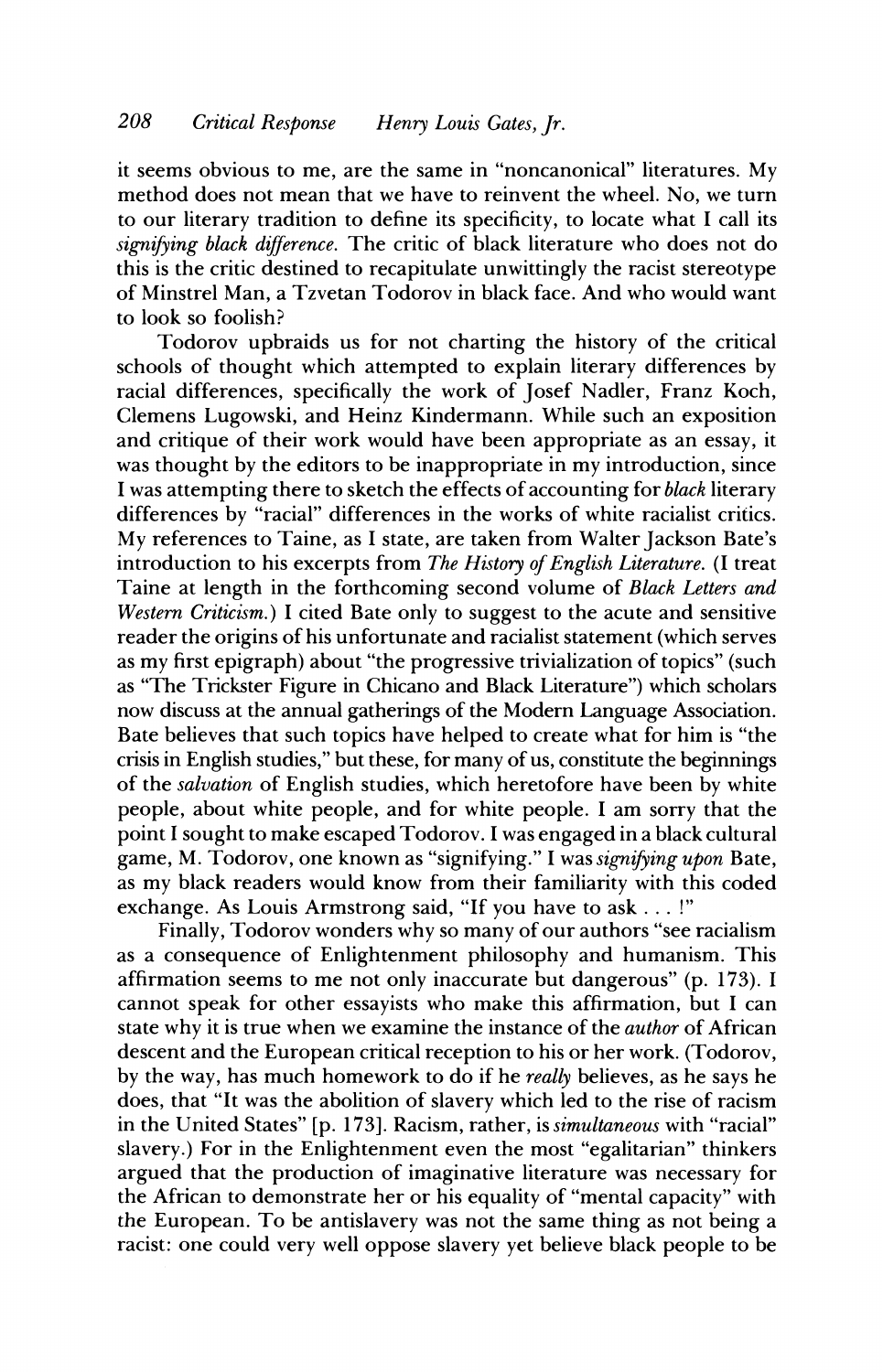**innately or naturally inferior. To make this affirmation, as Todorov does, and to seek to valorize the Enlightenment is not only historically inaccurate but dangerous. As I try to show in my book, Black Letters and the**  Enlightenment, racism and—dare I say it?—logocentrism marched arm in **arm to delimit black people in perhaps the most pernicious way of all: to claim that they were subhuman, that they were "a different species of men," as Hume put it so plainly, because they could not "write" literature. Did Kant stop being a racist, stop thinking that there existed a natural, predetermined relation between "stupidity" and "blackness" (his terms) just because he wrote Foundations of the Metaphysics of Morals? Hardly! Indeed, one might say that Kant's Observations on the Feeling of the Beautiful and Sublime functions to deconstruct, for the black reader, Kant's Foundations, revealing it to be just one more example of the remarkable capacity of European philosophers to conceive of "humanity" in ideal terms (white, male), yet despise, abhor, colonize, or exploit human beings who are not "ideal." Todorov's position is a classic example of Baker's definition of the "rationalist" who "claims to avoid general views or judgments of ideology," when all along he has reproduced an ideology of egalitarianism and universalism which seeks to bracket the soundings of the critical voice of the Other-why else question our attempt to redefine "theory" in our own images, in our own voices? How else are we to define theories of our own literatures but to step out of the discourse of the white masters and speak in the critical language of the black vernacular? I agree with Baker that this challenge confronts Edward Said and Gayatri Spivak, just as it confronts Baker and Gates. We see it as a problem, as an opportunity, as possibility, while they do not ... yet. To adopt Todorov's ideology of egalitarianism and universalism is to allow our discourse to be incorporated into the discourse of Europe and then to be naturalized (seemingly) and colonized. Great danger lurks there. It was Soyinka who advised us to beware of the neocolonial wolf, dressed in the sheep's clothing of "universality."** 

**\* \* \*** 

**As for Houston "Caliban" Baker's own "triple play," let me, first, thank him for the twin compliments about the import of Critical Inquiry's willingness to open its pages, as Derrida says so clearly, to subjects not addressed heretofore, and, second, for his kind words about my own "vernacular" theory of literature, expounded upon in The Signifying Monkey. But let me state clearly that my call for vernacular theories of the Other was intended, as I state it to be, as an example of where he and I found it necessary and fruitful to turn to escape the neocolonialism of the "egalitarian criticism" of Todorov and company, whose claims to "the universal" somehow always end up lopping off our arms, legs, and pug noses, muffling the peculiar timbres of our voices, and trying to straighten our always already kinky hair, and not to the essays that comprise the**